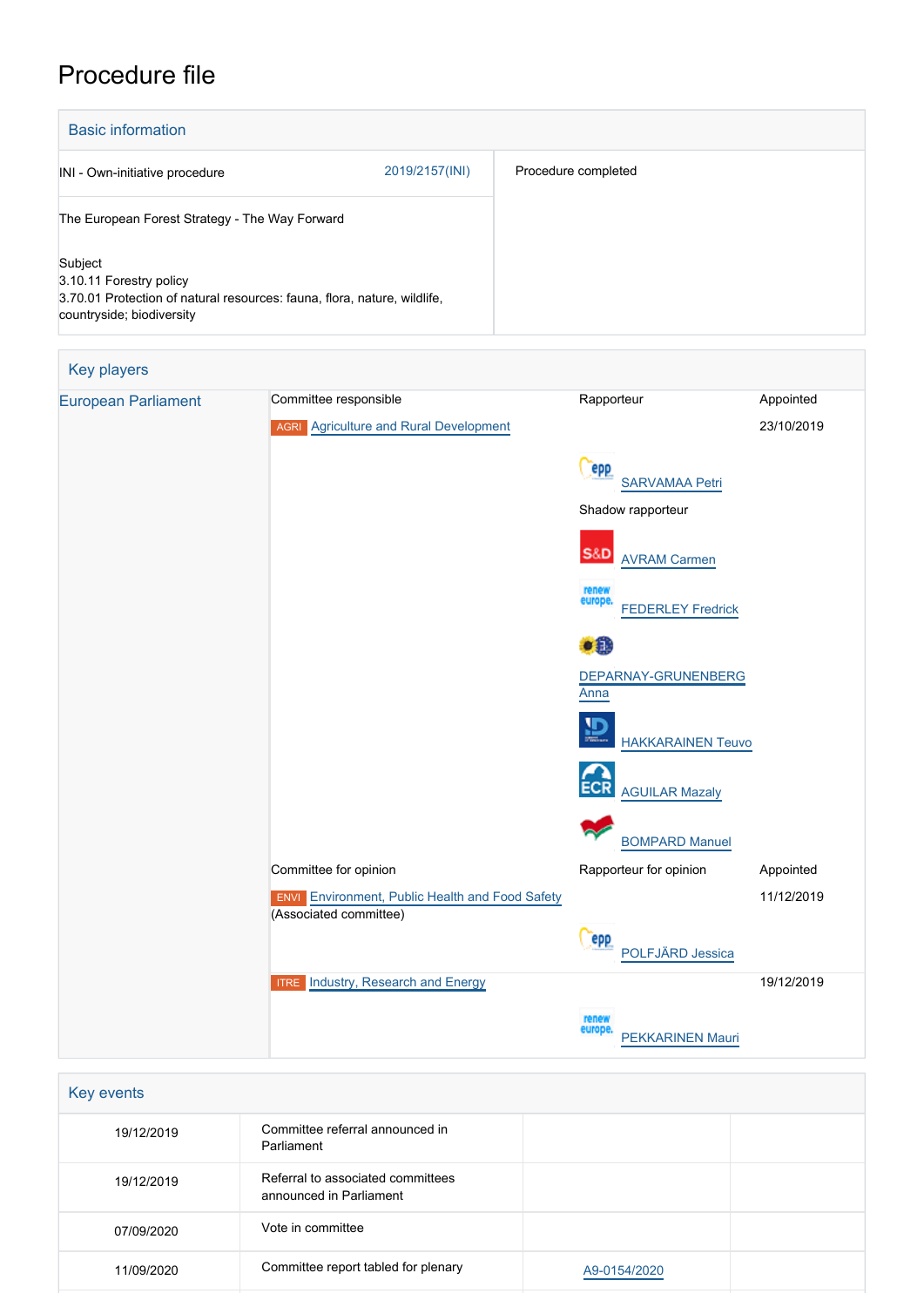| 06/10/2020 | Debate in Parliament           |              |         |
|------------|--------------------------------|--------------|---------|
| 07/10/2020 | Results of vote in Parliament  |              |         |
| 08/10/2020 | Decision by Parliament         | T9-0257/2020 | Summary |
| 08/10/2020 | End of procedure in Parliament |              |         |

# Technical information

| Procedure reference        | 2019/2157(INI)                 |
|----------------------------|--------------------------------|
| Procedure type             | INI - Own-initiative procedure |
| Procedure subtype          | Initiative                     |
| Legal basis                | Rules of Procedure EP 54       |
| Stage reached in procedure | Procedure completed            |
| Committee dossier          | AGRI/9/01959                   |

## Documentation gateway

| Committee draft report                                 |             | PE645.118    | 25/02/2020 | EP        |         |
|--------------------------------------------------------|-------------|--------------|------------|-----------|---------|
| Committee opinion                                      | <b>ITRE</b> | PE648.258    | 03/06/2020 | <b>EP</b> |         |
| Amendments tabled in committee                         |             | PE650.371    | 11/06/2020 | EP        |         |
| Amendments tabled in committee                         |             | PE650.406    | 11/06/2020 | EP        |         |
| Committee opinion                                      | <b>ENVI</b> | PE646.939    | 23/06/2020 | EP        |         |
| Amendments tabled in committee                         |             | PE653.863    | 17/07/2020 | EP        |         |
| Committee report tabled for plenary, single<br>reading |             | A9-0154/2020 | 11/09/2020 | EP        |         |
| Text adopted by Parliament, single reading             |             | T9-0257/2020 | 08/10/2020 | EP        | Summary |
| Commission response to text adopted in<br>plenary      |             | SP(2020)686  | 03/03/2021 | EC        |         |

## The European Forest Strategy - The Way Forward

The European Parliament adopted by 462 votes to 176, with 59 abstentions, a resolution on the European forestry strategy: the way forward.

Members argued that the EUs internal and international commitments to, for example, the European Green Deal, the UN Sustainable Development Goals (SDGs), the Kyoto Protocol, the Paris Agreement and the creation of a zero-emission society, will be impossible to achieve without the climate benefits and other ecosystem services provided by forests and the forest-based sector.

Promoting forest management models to ensure sustainable forests

In recent decades, the EU´s forest resources have been increasing in terms of forest cover and volume. Currently, forests and other wooded areas cover around 43% of the surface of the EU, reaching at least 182 million hectares and comprising 5% of the worlds total forests, thanks to afforestation and natural regeneration. Half of the Natura 2000 network is made up of forest areas (i.e. 37.5 million hectares) and that 23% of all forests in Europe are within Natura 2000 sites.

Noting that, according to the latest estimates, only 26% of forest species and 15% of forest habitats demonstrate a favourable conservation status, Parliament called on Member States to ensure that ecosystems are safeguarded and, where necessary, to develop and enhance guidelines regarding non-timber forest products.

The Commission was invited to:

- explore options to incentivise and remunerate climate, biodiversity and other ecosystem services appropriately in order to permit an economically viable forest conversion;

- take into account the need to support forest owners, including financial support, in the new EU forestry strategy. Such support shall be